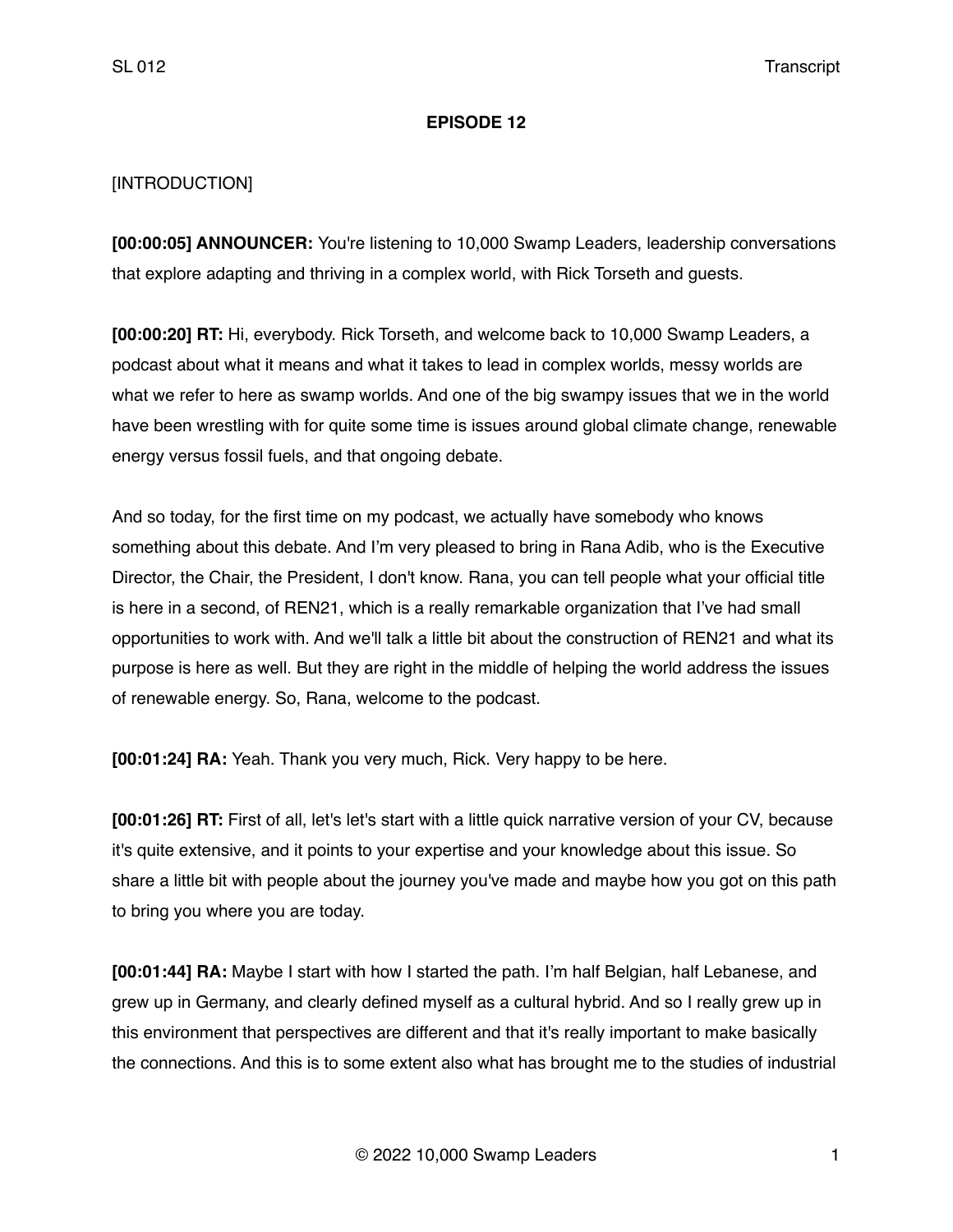engineering, which in Germany is very much at the interface between business development, marketing finance, and the technology.

And this also brought me very quickly to the topic of energy, because energy is everywhere. And energy was also a big topic between Occident and Orient so to say. I grew up around the Gulf War I, later Gulf War II. So it was very present in this political environment.

And so I did industrial engineering studies, and worked very soon actually on renewable energy for energy access. And here, directly also in a socio-technical team on bringing the business development side in. So very quickly, also on multi-disciplinary approaches. And the fact that we are speaking about deep systems, which we need to change and where it's important to basically connect the dots.

And so I worked in this for a while in the applied research institute. And then I worked in the private sector on water and on waste management again, then also at the interface of energy. For some time in the consulting sector. And since a couple of years now, with REN21, which is a multi-stakeholder community. It's a policy network that brings together basically industry governments, NGOs and research and academia to collectively advance the development and the uptake of renewable energy worldwide.

**[00:03:48] RT:** And you've been with REN for 13, 14 years? Is that correct?

**[00:03:54] RA:** Yeah. Quite a while actual, yes. I started at REN21 in 2009 as a policy analyst and project manager, later the research coordinator. And now, since 4 years, at the Executive Director.

**[00:04:12] RT:** Okay. So let's help people understand what REN's about, because it's a very unusual condition. Meaning that – And this is part of the reason why I was attracted to it, to this conversation with you, because I've always – In the work that I do, I always see this distinction between authority and leading, and that they're not the same. And if you are at the top of an organization, you have a lot of authority that comes with the position description that you inhabit. But you also have opportunities to choose to lead, which is different in terms of how you bring people along and etc.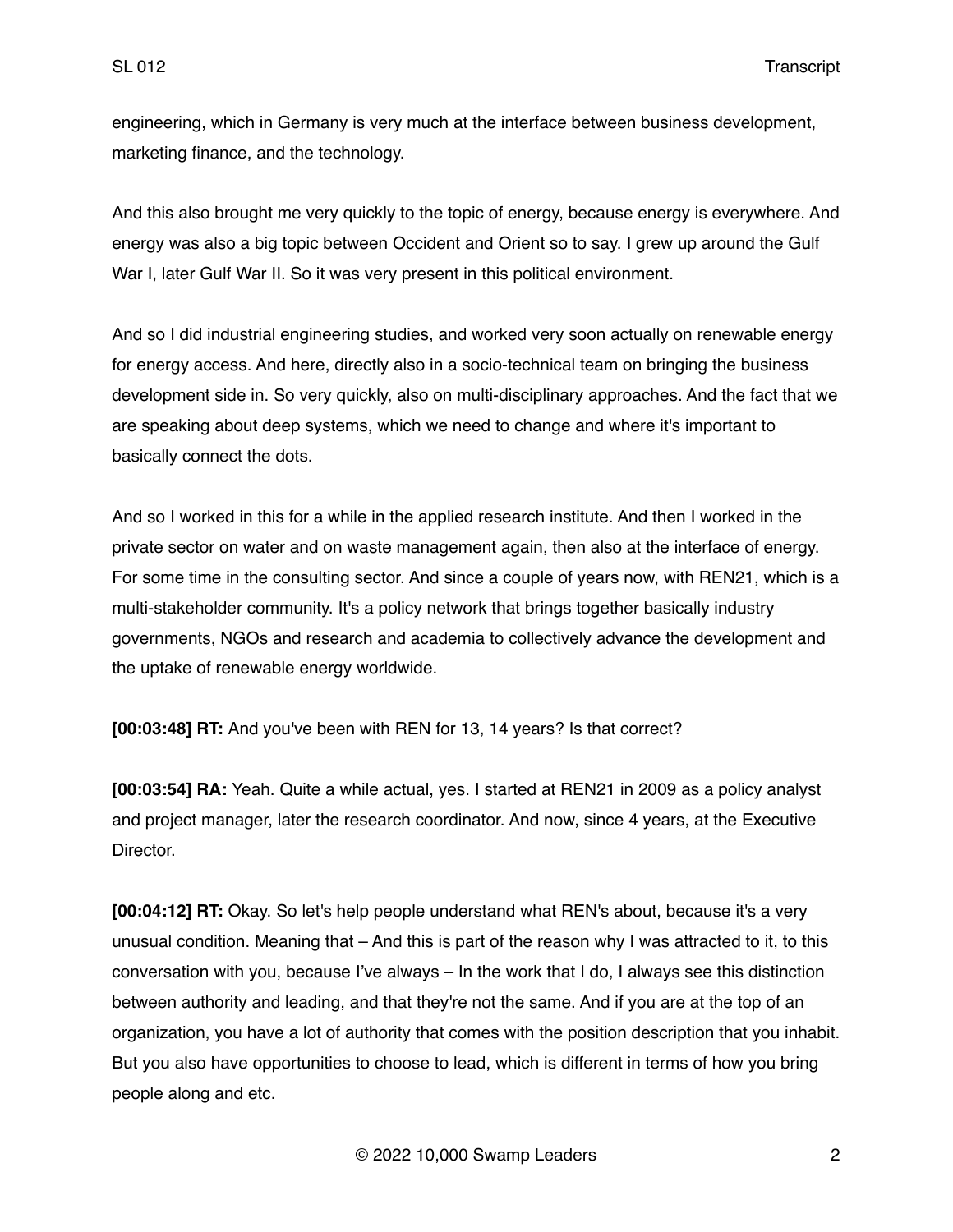REN21, on the other hand, is a network of organizations that, A, if I understand correctly each of them has carved out a bit of a niche in this renewable conversation. They have different missions, different ideas in terms of their own organizations. And you and your team are really trying to corral these cats into the wheelbarrow in a coordinated fashion to make greater impact. Is that a fair assessment?

**[00:05:12] RA:** I think that's a very fair assessment. And here, yes, when you said in the beginning about complex and messy worlds, this is exactly the way we also described to some extent our ecosystem in which we are operating in REN21. But which I also think is the opportunity that are underlying here, because the reality is energy is a very complex topic. And when you're looking into what players are involved in energy decisions, in shaping, basically, the choices on energy, it's a huge variety. It's anchored in the energy system obviously. It's anchored in the economic health system. It's anchored in society.

And this already showed that when we're speaking about a transition to renewable energy, we basically need to find solutions with a huge variety of players. And I think this is really the beauty of REN21. We have within REN21. And you're exactly right, we're a network. We operate really the network of networks. And even more broadly, as a community of change makers, a variety of those types of players included. And these are renewable energy players. But they're also non-renewable energy players that are part of this community as I mentioned before. So there's the government. There is industry NGOS, project developers, etc., all over the world. And the complexity we have here is probably the different perspectives, the different roles they have. But also, the fact that it's a global community but also connects to local issues. And so this is really this ecosystem in which we are.

Now, this sounds very messy. But I'll just use this example of the octopus, I guess, which shows the strength of this. The octopus has a central brain, but decentralized brains, too, and intelligence. And this is connected. and I think this is exactly what we are trying to do with REN21, is creating the spaces where we can basically have the dialogue and debates where we have a shared information, crowdsource information, crowdsource intelligence to identify common grounds of understanding to be able to make the way we think about energy and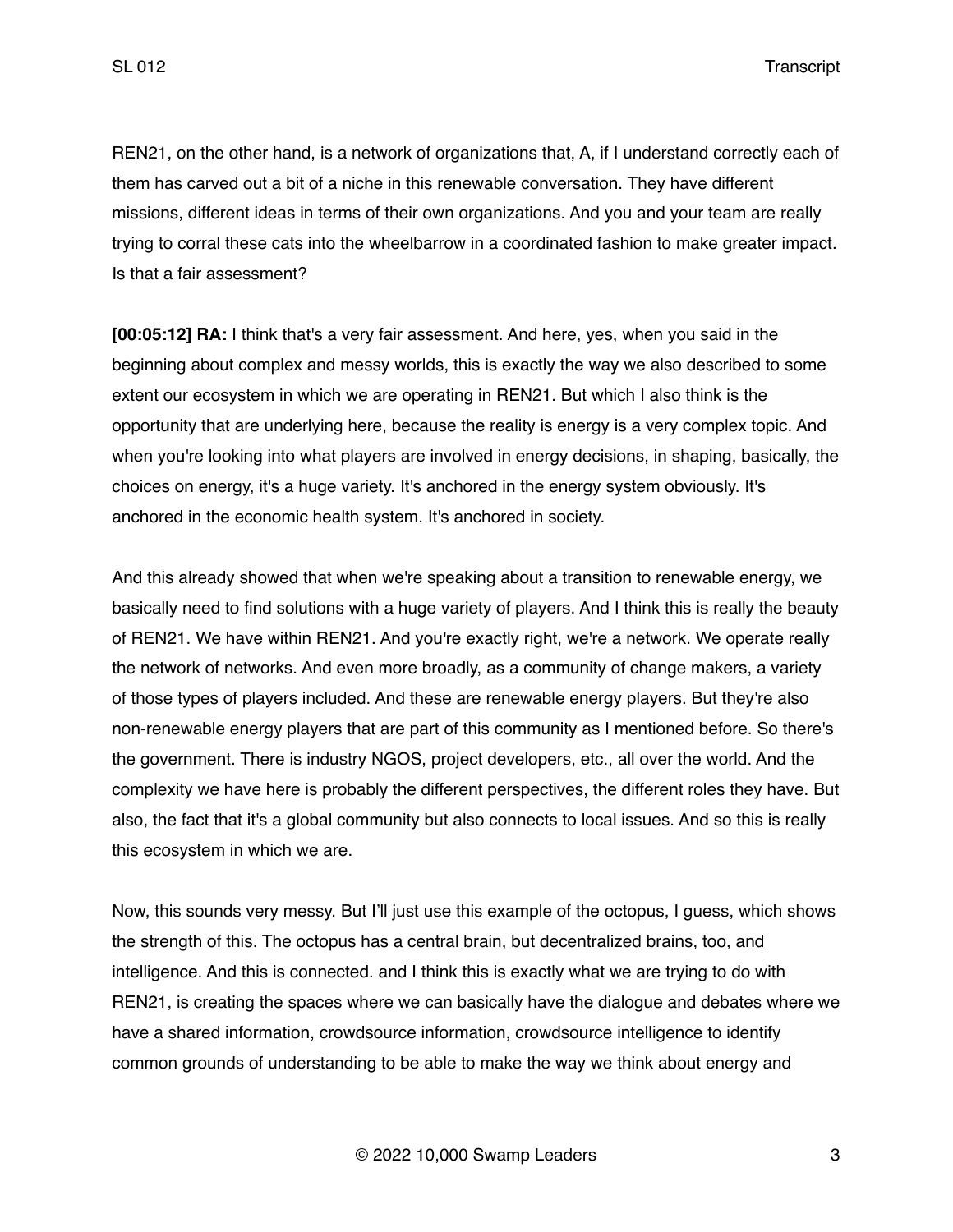renewable energy in particular evolve. To also connect with ecosystems and players who are not part of the discussions.

And I think this is basically where, I guess, to a certain extent REN21 does have a leading role, because we are kind of a catalyst of change and an incubator of ideas where we are really building on those players to create the discussions, to identify the topic that need to basically grow and become mainstream and be picked up by big international organizations, by project developers, by governments to create the right enabling framework to drive the change.

**[00:08:17] RT:** So for a little bit here, let's get into the details of how you're managing this network. Meaning that you don't have the authority to just demand that they all show up for a conference. You have to figure out ways to engage and seduce them into to attending. But I know that you use at least a couple of approaches. First of all, you have the capacity in the network to convene the conversation. You can call them together. You can organize the space, so to speak, now virtually. I know it's been virtual for a long time. You can sort of design the conversations all with the intent of getting these people stuck together more and sharing information. You produce a lot of data and reports that come.

So, for people out there who are in some kind of similar situation trying to organize different stakeholders into a coherent conversation, talk for a little bit here about the structures and processes REN uses to get these people together and do good work.

**[00:09:16] RA:** Okay. Sounds good. I guess, here, it makes sense to step back a bit historically. So REN21 was created in 2005. And this was a moment where renewable energy was basically not visible in overall data, which was there. And so what we clearly did in the beginning was having the space for the stakeholders that were supporting renewable energy to come together, but also working together to make basically renewable energy visible. And this is where, historically, we started very much with data and knowledge and big reports that we're building on crowdsourced information.

This is really something we have done, and which has – I think because you spoke about what is the authority. I think, for REN21 side, and this will certainly **[inaudible 00:10:08]** the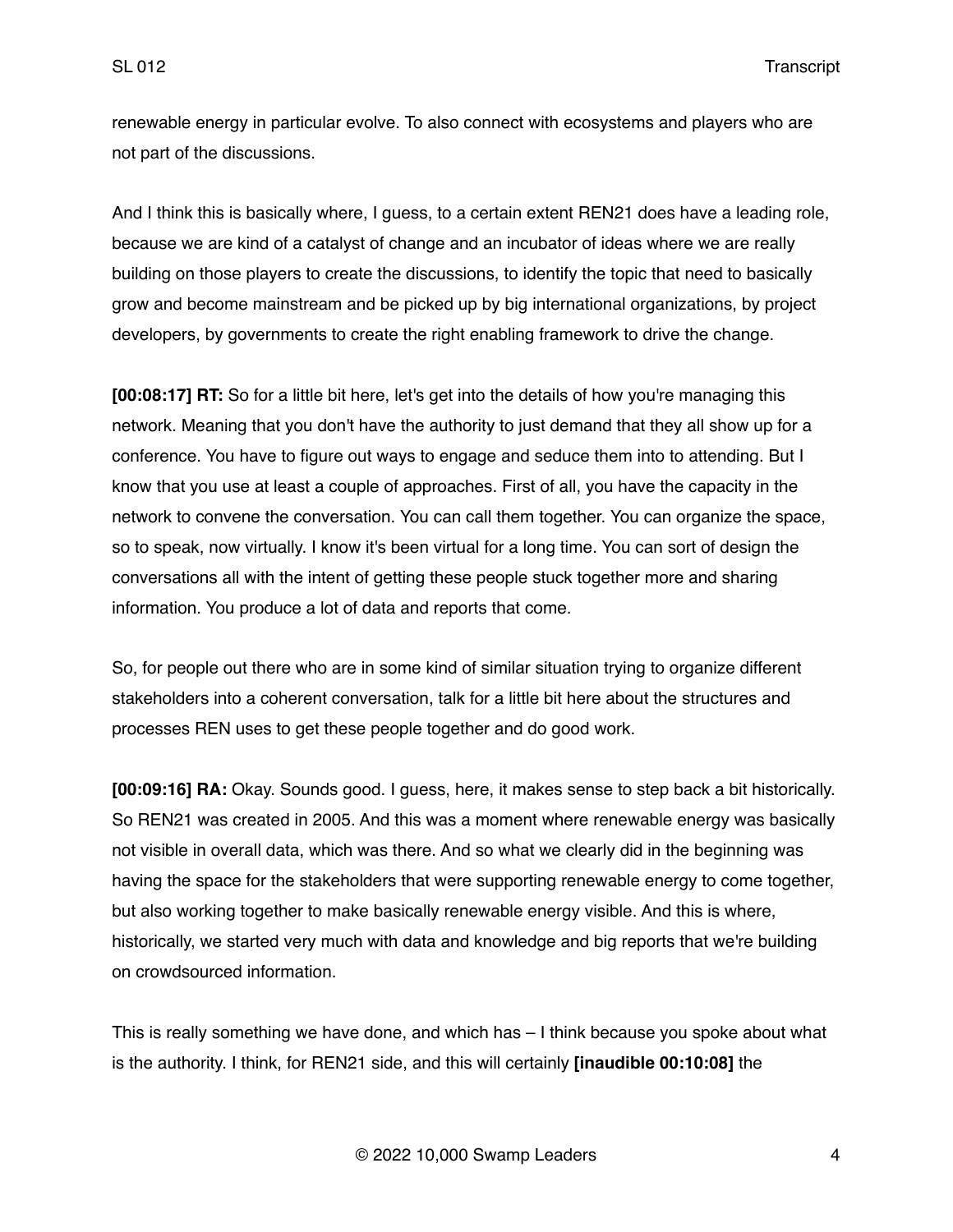legitimacy of the data and the knowledge we put out has really also allowed us to reinforce to have this convening space and create this convening space.

Now, admittedly in parallel to this, we also are co-hosting together with the changing host government the International Renewable Energy Conference, where we clearly had like a highlevel and multi-stakeholder dialogue on renewable energy that was happening in a more institutional setting.

And what we realized over the time was that there was this community. There is, today, community of plus three thousand players worldwide that there were other ways of interacting. And I think this is where we started the REN21 Academy, which was in-person at that time, which we did for the first time during COVID, virtually, which is more like a workshop character where we have like, I guess, methods and approaches of startups a bit. You see like where we're more exploring things than speaking about what we already know.

We really had this space, and we had a community that was also trusting us in the space. And I think this is, again, linked to the fact that we are an important player, that our knowledge is trusted. That we are credible. That they were really engaging and open to engage. And if you ask about how have we been able to – These were first experiences that have allowed us to really understand the wealth we have in this messiness. That basically the diversity of perspective is really interesting and important, because this will allow us to come up with creativity. It will allow us to come up with new ways of looking at things, other solutions.

The fact that you have players around the table who normally don't sit around the table, and that they can identify that they can trust each other. That by working together, they will basically be able to build on each other even in a strategic way.

And so I think this is really where we started identifying that there was something really strong we could build up on, this very hybrid and diverse community. And now, during COVID, we have really explored this more in a series of rendezvous, we call this. So we had the first virtual REN21 Academy. That's also where we actually met. And where we brought like the whole question of leadership. How do you lead? How do you drive change? Social science, more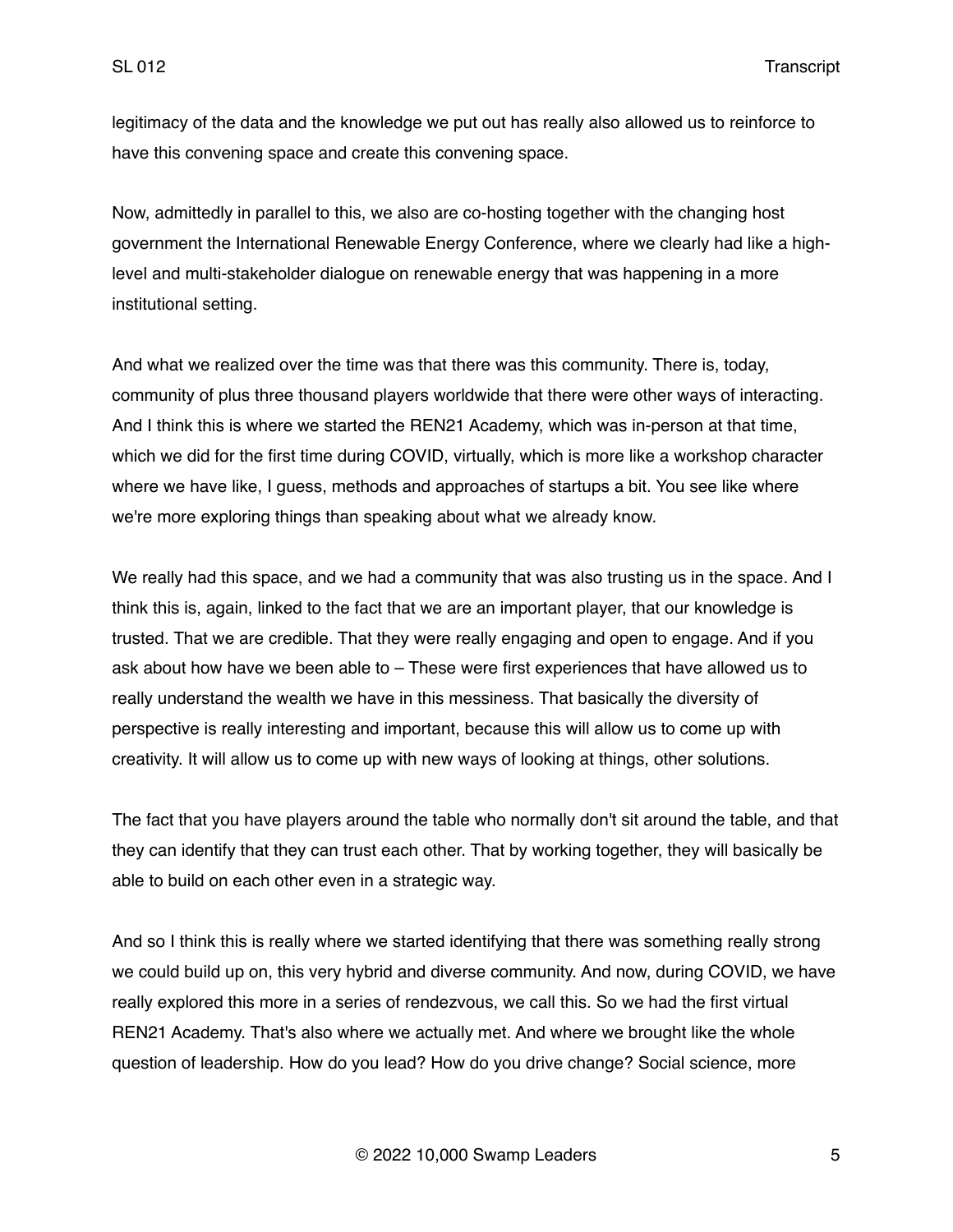marketing and leadership views also to a quite technical community. And building basically on this academy, we started having a regular series of those rendezvous.

And I guess there is really an interesting learning here, that if you bring a diverse community together, if you create a space where people feel comfortable in speaking up and having their opinion, just the fact to create a space where you can exchange, which is not about what we know and showing our institutional positioning. But really coming as change maker. Coming as human being and focusing on the format where we can listen to each other.

Here – So, agree, disagree. But also connect that this is creating something which is basically empowering when it comes to accompanying this community on becoming even more effective leaders, I guess, to drive the renewable energy transition.

And I think this is what we are exploring, and which works actually quite well. It's a learning curve. But that is quite special. And we also have the feedback from the community members and participants of this event that this is something which is quite rare in our more institutional setting, which is more common where you rather speak to people than really exchanging and connecting.

**[00:14:33] RT:** All right. So we can't let this pass with this sort of level of descriptions, because people out there are going, "I've attended lots of conferences." And what it is is one person with their technical expertise speaking, and then another, and another, and another. And what you're talking about is something different happens in these gatherings. They actually listen. And I'm guessing they're building on each other's ideas and something new gets created because of the way in which you create the space and have.

So what is it that you're doing when they gather that creates a degree of safety and trust? A willingness to be open? A willingness to listen more? How's that happening? Because right now, it sounds magical. And we know it's not. But can you add some specificity to what goes on to produce that?

**[00:15:20] RA:** That's a real question, because, also, there have been also rendezvous where we really thought, "Okay, we didn't deliver here on what we're aiming for." I think it's what is

© 2022 10,000 Swamp Leaders 6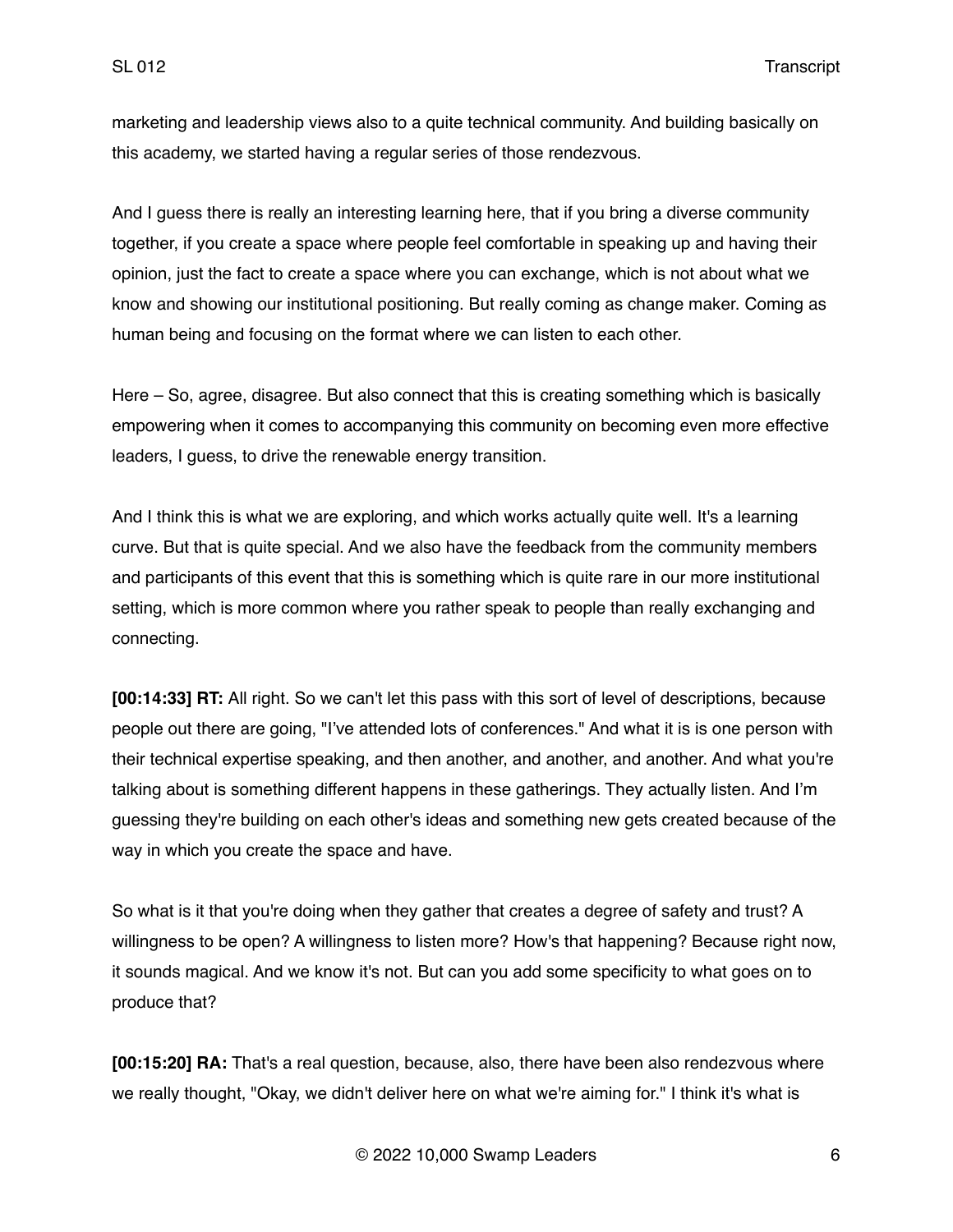happening? It's happening that we understand that it's processes that need time, I think. That it's about a community that shares – Deeply connects around some values around emission that is really accelerating the uptake of renewable energy, for instance. Or players that understand that it is important to have renewable energy discussions.

I think what we manage indeed is there is a strong community, which is already there, and which is engaging. And that's something which is very strong and is creating this space. The other part is what works is, I guess, like bringing interesting perspectives to the table, but setting, when we're having the discussions, a tone that really allows for – I don't know. Asking questions.

Very often, I'm very astonished. When I'm participating in panels and I ask questions, lots of people will then refer back to this. And I realized that, for me, these questions are often quite naive questions. It's not an expert statement. But it will be like, "Okay, but why are you doing it like this?" Or, "Couldn't you –" And this triggers something.

So there is – Certainly, one of the parameters is to ask questions and to ask questions in a quite open way, I guess, and an open tone. And another part certainly is that we are bridging also this part of the speakers and the audience. So we're working here with impact basis on facilitation, where there are also some tools on having, for instance, an open seat. So you have a panel discussion, but you really invite basically participants to join this discussion.

And I think, online, it's really interesting. We were quite hesitant in the beginning. But online is interesting because it also means inclusion. So we have many players from developing country that could, for instance, not travel to some of our conferences, but can now participate online. And they are getting – I mean, the chat is sometimes getting really hot. And I think, ultimately, it's really about setting the tone. Having interesting topics in the discussions. But also creating this possibility of breaking down – I don't know. I would say like breaking down silos. So we're there as a representative of certain organizations. But we are also there as a human being, and a decision maker, and a change maker who will drive for different motivations. And I think there is a space to look beyond the role we play in our institutions. So I would say like lots of human energy in the end.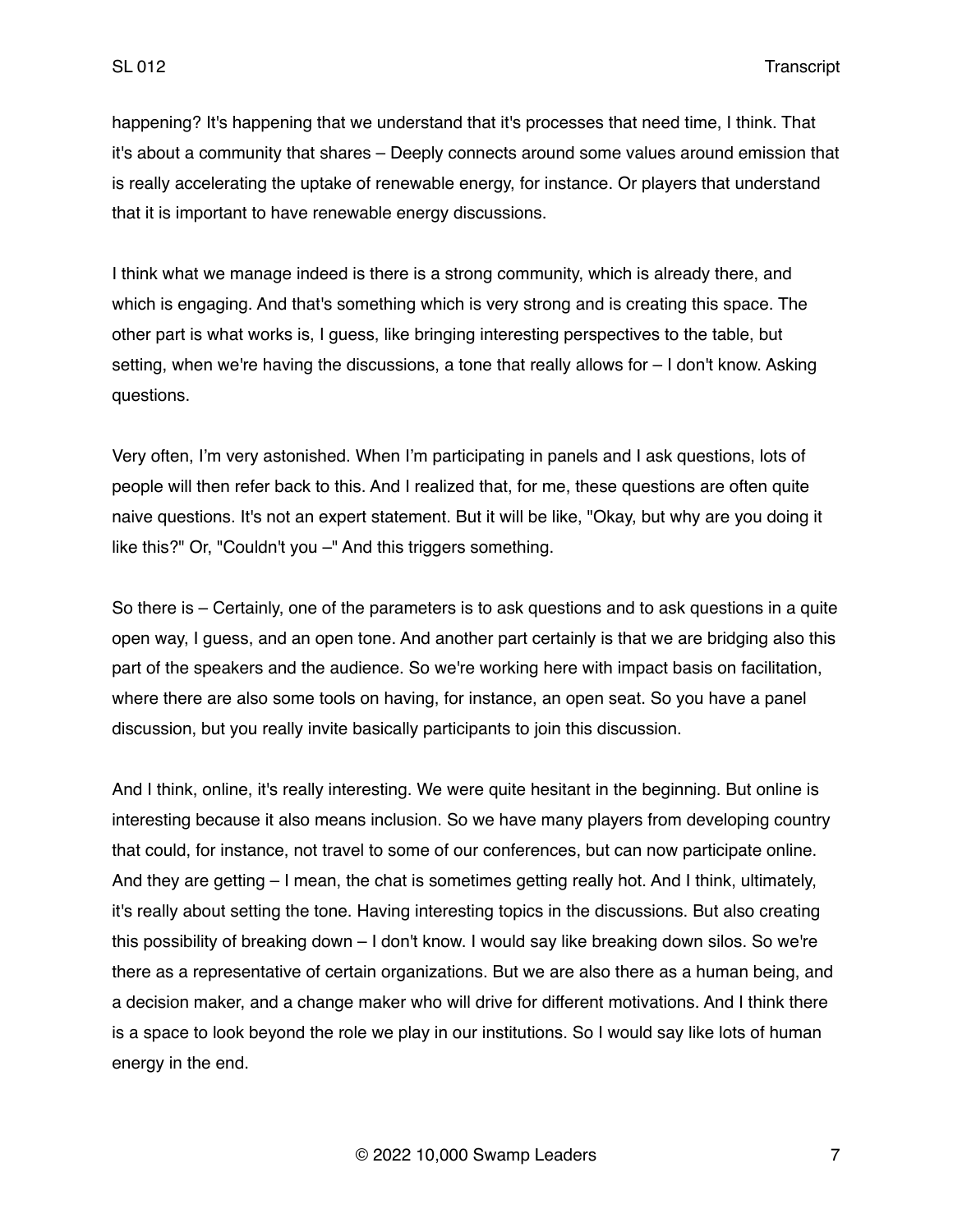**[00:18:17] RT:** And I think it's really an important distinction you're making, because I think there's been a lot of – Well, it's way different now than it was at the outset of the pandemic. But the idea that people are actually able to attend a conference with their peers that they couldn't attend in-person because of cost, or travel, or time away. That inclusion part to get other voices into the conversation is really an important additive. That's a weird odd, but grateful gift inside the pandemic force.

So I want to give you – Because you're right. I know you all, because I did some work with you. One of the things I've been really impressed by, and I think there's a piece in here that's probably worth mentioning, is the quality and engagement of the REN21 team in producing the events and the way in which you collectively sort of tend to people in the conference. Can you speak a little bit about your team and how they're oriented these days to this work given how they've had to work online?

**[00:19:10] RA:** So to be honest, in the team, I think for us it has been quite disruptive actually to have COVID and, I mean, for everybody. But a community that is very much centered around, I guess, like, to some extent also the human energy. If you find ourselves in the virtual space, it's rather disruptive.

For the team and the secretariat, I must say we were already using all the digital tools, etc. So on the production side, it was less disruptive, I think. When it comes, however, to the culture of REN and the secretariat, since we are not a typical industry association, or a typical NGO, etc., we have clearly seen that there's connecting. And everything which is about culture, it's easier to handle in an office space than in a virtual space.

So here, I would say like there has been lots of learning. For instance, how do we more strategically onboard new team members to make sure that they can capture this culture more quickly? But then also working with players who accompany us here who sensitizes about the fact that, for instance, social mattresses will allow for all of us to better link and operate as a team.

So I guess like it's up and downs. What is very clear, the reason why I think the team works really well is the commitment of the team to REN21 to the mission. It's passionate professionals.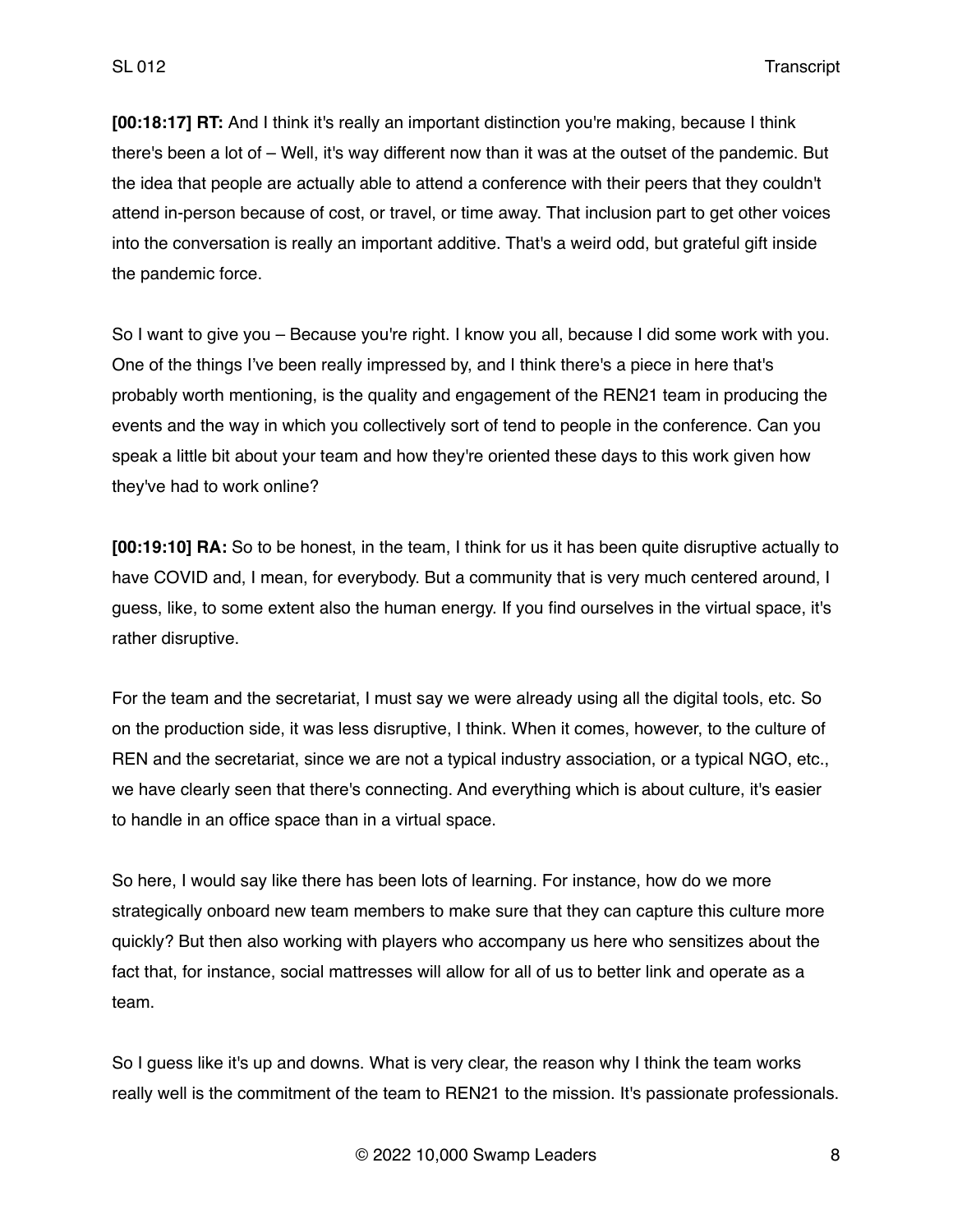And also, in the team, I think there is a diversity of perspectives. But clearly, a culture of dialogue and exchange. So I think – And that is something which has also been bumpy. How do you maintain such a space in the virtual space? How do you clearly also – Because let's be honest, we are driving change, which also means like we're in a very dynamic environment. We are driving change ourselves. And we are in a situation of COVID. We're in a situation. So we are based in Europe. So having war in Europe is something which clearly has an impact and brings insecurity to the team.

It is an international team that has been very much affected by COVID. And the fact that traveling was not possible, being far away of family and trends, this brings certainly a level of insecurity. And I guess like sometimes a tension between understanding that there are things that are external to what is happening within the organization. What is happening within the team structure? And, yeah, trying to balance and find our way through this.

Now, again, as I said, I think it's really passionate and engaged players. And we have a really important cause to push forward. So I think this is what is driving us. I want to come back to the renewable bit here a little bit later. But let's shift the focus to the conversation of leadership at this point, because you, as the leader of the organization, have both that authority and the responsibilities of guiding not just the internal team, but the larger network in some particular ways. And you've been at it for a while now. So you've learned some things.

And you've done most of, or at least roughly, half of your time as the leader inside a pandemic. So it's a whole another – It's a master class in some ways of learning in the school of hard knocks. So let's talk about that. So from a leadership standpoint, what are the opportunities and the challenges that you experience in leading and mobilizing a network of people around the world and organizations from a leadership standpoint?

**[00:23:09] RA:** So, interestingly, I think – And I'll speak here as like guiding the network. But also when we're looking at the REN21 secretariat, it is as a multi-cycle network. We're not only on renewable energy. We're not only pushing for renewable energy. But we're also exploring a new type of governance.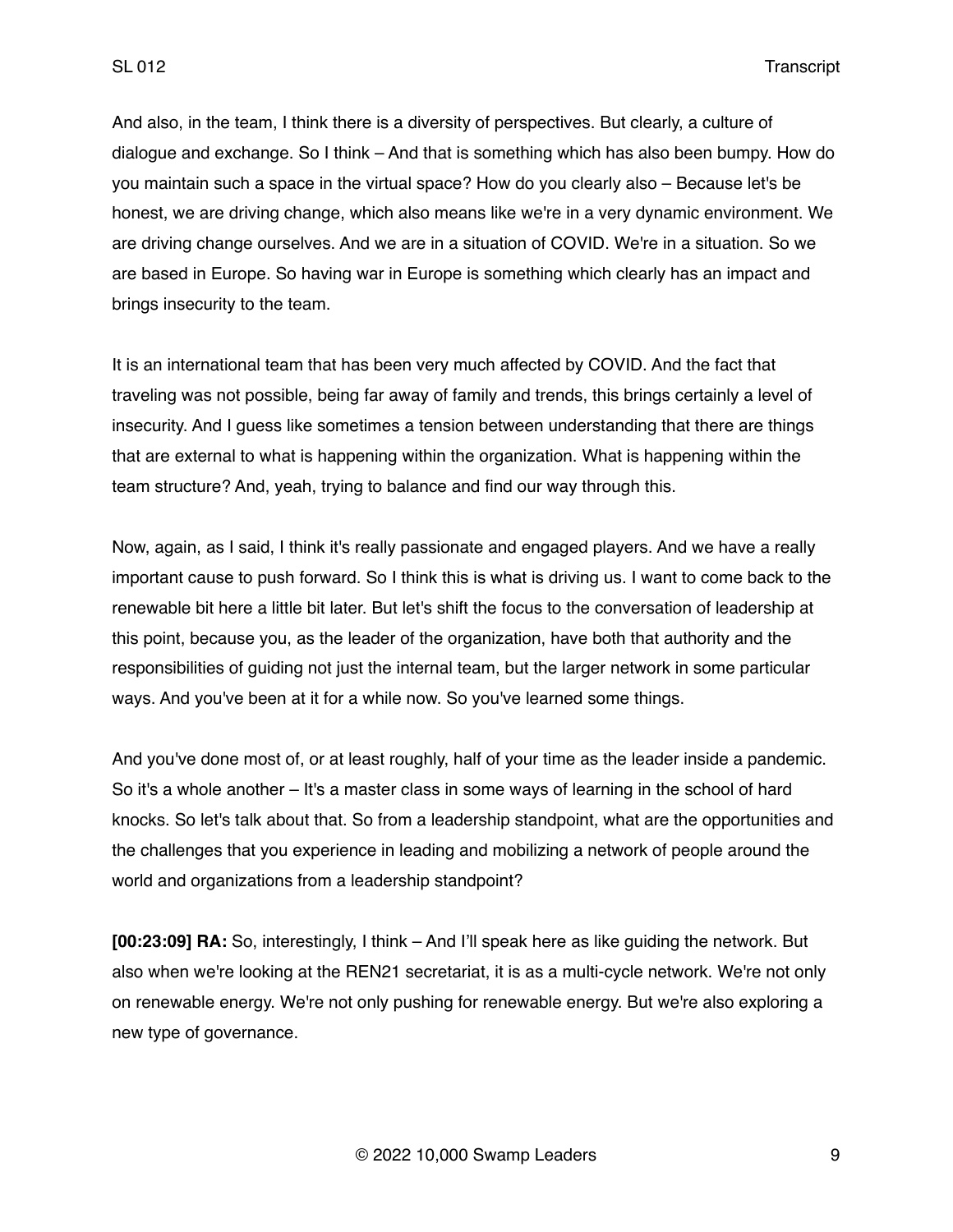And interestingly, I think a new type of government is actually more agile, that is more project and thematic-focused. That allows for – It is very different and not specifically focusing on the different hierarchical roles we have. You see, like, something from top-down and bottom-up, which is much more organic. I guess this is the space in which we are operating.

As a leader, I think what the learning is, and it's continuous learning, is there is this idea. But then there also needs to be the acknowledgement that what we are trying to do is not the norm. And that sometimes when you're basically thinking about this all the time as a leader, I guess, or a leading organization, things might become obvious to yourself. But it does not mean that the system has already anchored these principles as much. Because the reality is that we have been formatted much more in a top-down approach, I guess, like from the parent, to the teacher, to university, to the normal organizational environment.

I guess like there's always this tension of, "Okay, do we go back to something people know because it is easier?" And the reality is it is easier. We have formatted like this. Or are we able to keep the tension for a bit longer so that we can basically make a whole system evolve stepby-step?

And I think this is one tension which is there. And I guess like how to handle this tension is really, yeah, continuously being aware of it and connecting again to, okay, checking whether the direction in which we are going, whether this is the right direction. Whether people can follow having a discussion. And creating the space where we can question this. But also creating a space to trust that discomfort will turn into something positive.

**[00:25:45] RT:** Let's stay here for a second, if you don't mind. I appreciate the – And I know there's justification for you using the term we in this dynamic of managing the tension. But I also know that when you are the de facto leader and head authority, most of the management of that tension falls to that position.

So what I hear you saying is that in order to make progress, you have to have enough tension in the system to keep people engaged and moving. But if it gets too hot, they shut down. And if it's not hot enough, they revert to the old model. So this is a fluid dynamic. So what have you learned about how to do that? And what did you learn about what didn't work? Or those kind of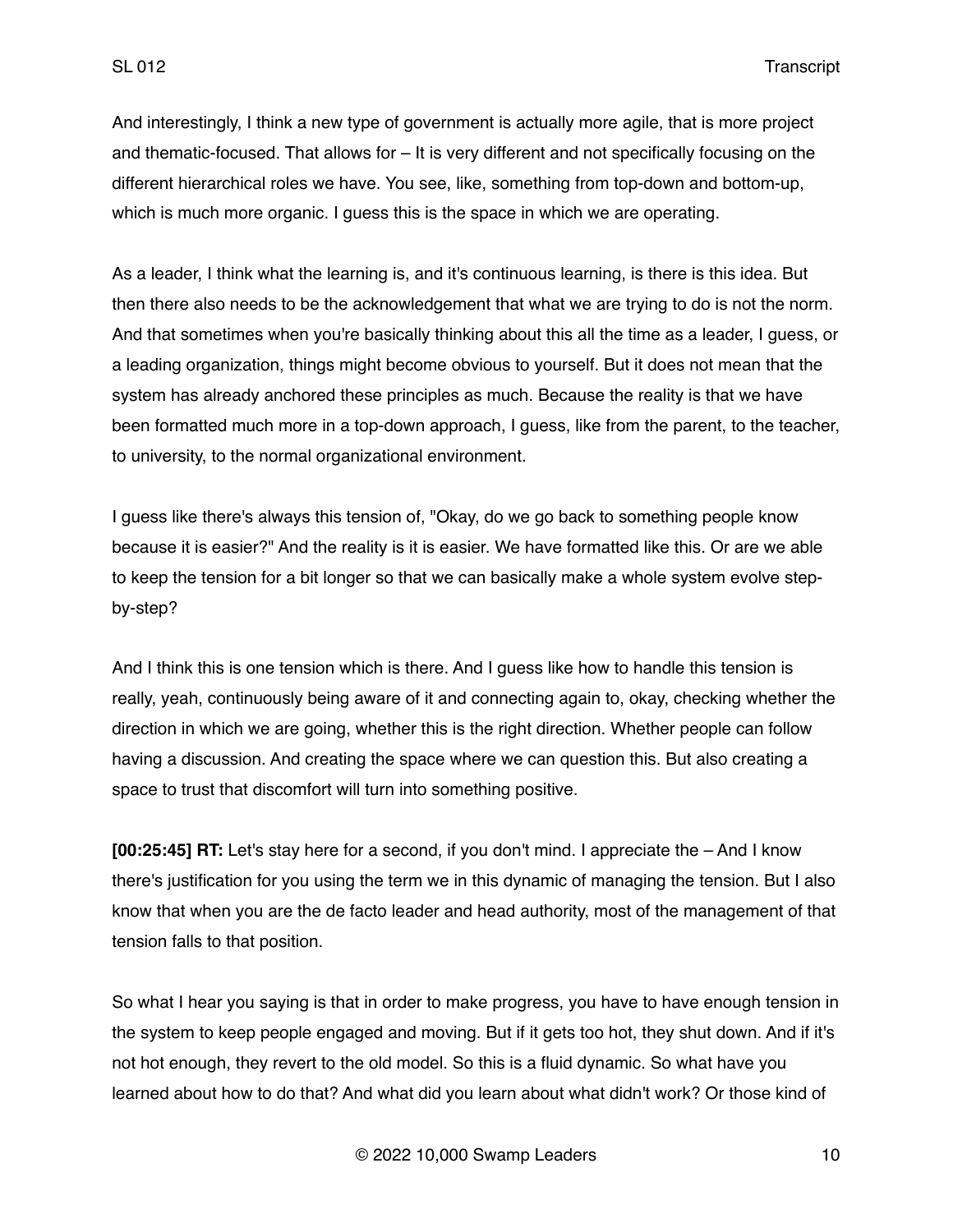lessons there? Because you couldn't have been perfect, but you've also are further down the road in knowing how to do this than you were before. So share with people.

Because I think – Rana, I think this is really where the action is for these dynamic things for leaders right now, is do they recognize this? And how do they manage it day-to-day, week-toweek? So what counsel can you give both on the good stuff and the stuff that didn't work?

**[00:26:55] RA:** What counsel? I'm not a very patient person. So very clearly, what needs to happen here is working on patience. Being more patient. And I also think this is okay, because I feel there is – Maybe one thing, which is a good recommendation, is starting from the fact that even if failures are not supportive, in general, it is not against oneself, but it is because they are acting from a space where they cannot yet act in a different way. And I think this understanding allows to manage the tension in a better way.

The other part, and I think is also again where to put the cursor, is to be empathetic. Because I think it's super important to be empathetic, whether it is a team or whether it is a community. It's like being empathetic from where people are and from where they are acting, speaking, etc.

But also sometimes learning not to listen too much into this, because it is also important, I guess, to preserve ourselves as a leader, as a manager, and be anchored, I guess, in what the business and the convictions in who we are to some extent.

And then, really, this part that creating, I guess, like – So, for me, it's really important as a manager to have something which is failure is not a problem, because failure is a part of learning to do things better and really change the culture here. I didn't recall the exact number. But, for me, this was really something which was interesting. A kid, I think, falls 2000 times until it can walk.

And this is something I find really interesting, because nobody is going to yell at the kid because the kid falls. And I think this is something which is really. Life learning life is done from learning. And driving change means we need to learn, and learn again, and learn to do things differently. And this is one part.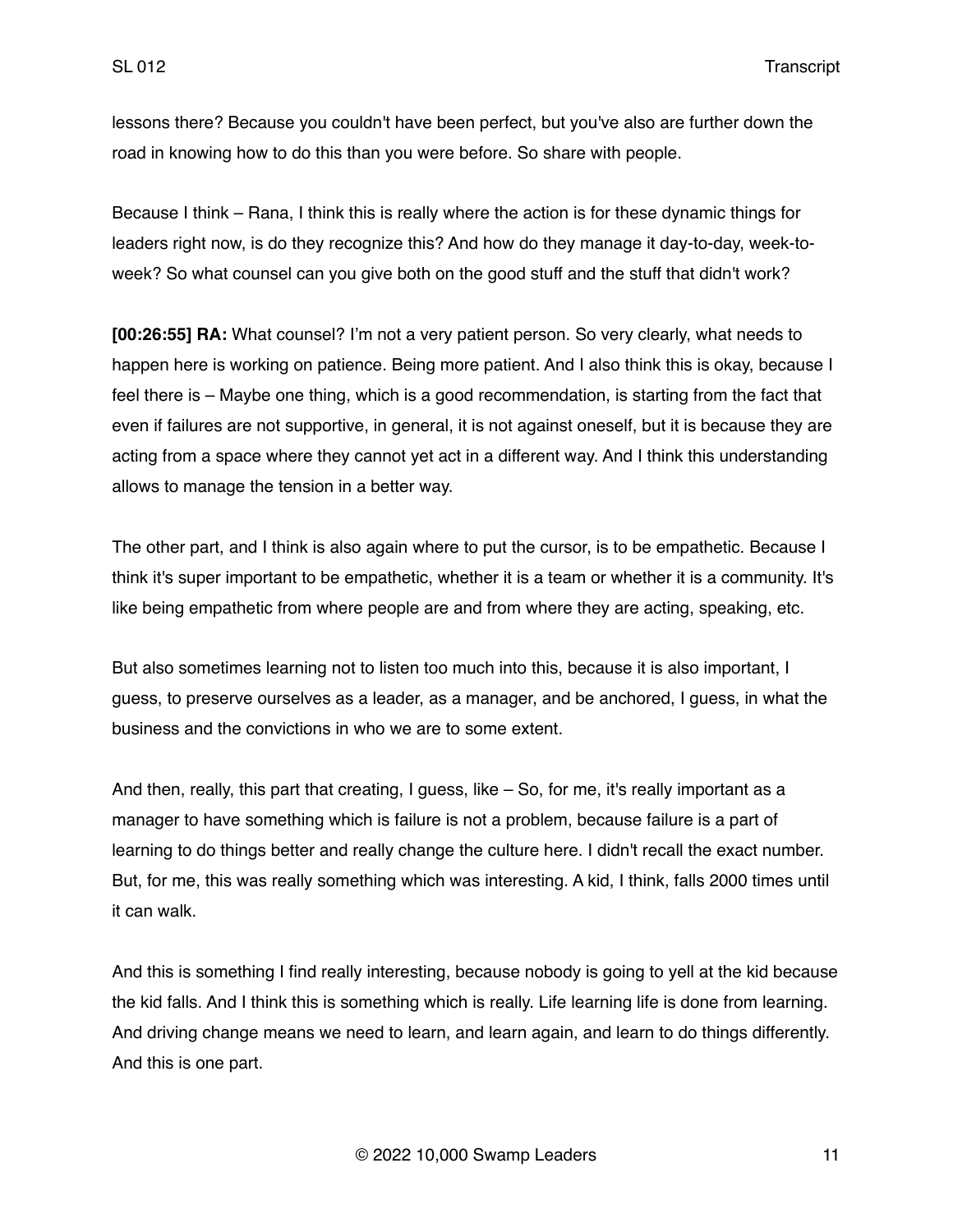And the other part that we have a variety of strengths. So since we have a variety of perspectives and we are quite different, we also have different strengths. And that it is interesting. And it doesn't work all the time, to be honest. You see, there is the learning, and the impatience comes in, and frustration that things are not the way you would want them to be, etc. I think, as a leader, we're also human beings. But the fact that we all have strengths we can bring to a system is something which I think is interesting, too.

So the approach – And to be honest, I mean, that's a continuous learning. As Executive Director, I'm also a human being. I was not born as an Executive Director with all the features and all the understanding, etc. But it is also to acknowledge the fact that in this role also, we bring strength. But we also bring weaknesses. And this means to learn on them, but also learn to build on others to complement basically where our strengths are. So I think these are some of the learnings.

And just maybe to come back to the tension you mentioned. I really think that there is – And you observe this very often in NGOs, for instance, or in the climate, in the development communities. We tend to say like, "Hey, we're working for a big cause. And that's also contributing to the fact that we appreciate each other."

But this understanding that we can appreciate each other and share values and visions, but we can still be in disagreement. And this is something which is actually not bad. Because with that tension, things are not going to move. And this is certainly something which is a cultural learning also especially in such environments.

**[00:31:00] RT:** Yeah. I just readily imagine with the diversity of players that you have in the network and their niches that they're focused on and being in conversations, to get some collective coordination means that people have to – And entities have to give up some part of what they're doing in order to gain something from being part of this and that, that that loss against the gain is a dynamic. And so I'm imagining that you and your organization really need that skill of managing the tension, and he individually and collectively amongst the team.

So you raised another question for me, though, which is for you, Rana. So through this pandemic and doing all this work, how do you take care of yourself? Because like you say,

© 2022 10,000 Swamp Leaders 12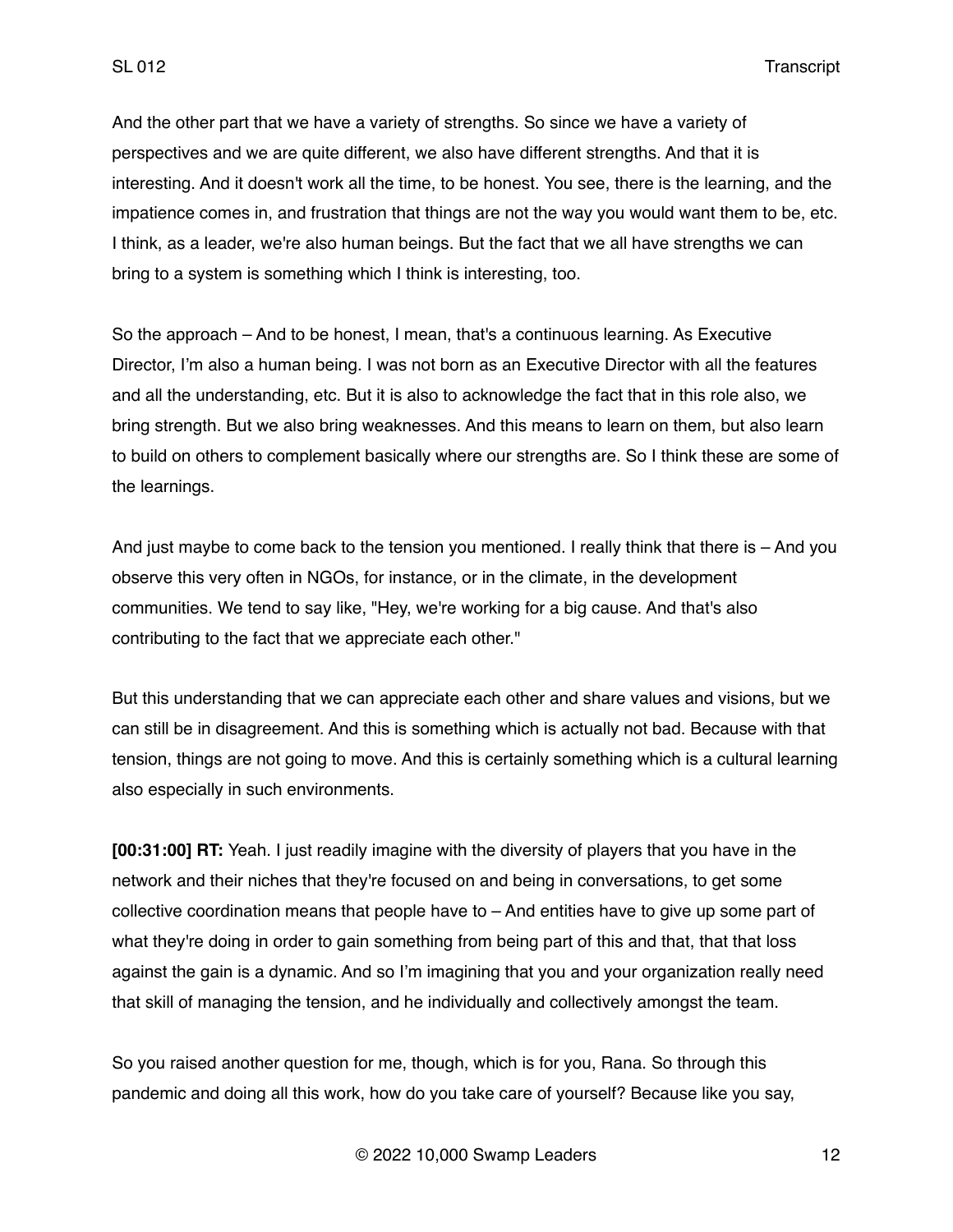between being remote, and then doing conferences, and the base mission of the work, it's all been hard for everybody. So as a leader, how do you take care of yourself so you still have enough fuel, so to speak, to stay engaged and do the work? Because it's hard to see where it gets better for a while, or has been. That's been the way it's been until most recently. So how do you take care of yourself?

**[00:32:12] RA:** That's a big question. I think there is – In good days, I manage to take care of myself by acknowledging that I will not be able to take – Like, to reach everything that I'm a human being and by being kind to myself. I think this is probably the first thing, is to – But I'll be very honest. I think during the two years, it has been quite challenging, because there is a lot of pressure, basically on managers, to adapt to the environment, to accompany the team. And this is also the rule. Make the organization operate. Ensuring that it continues growing. So there was really, I guess, like through the two years, I've learned also.

In the beginning, I didn't have the same capacities. But to really just say, "Look. Hey." Stepping back and distributing also the responsibility to some extent. This is one part. This is more an organizational part.

Another one was very clearly to – And again, this works or does not work. But to create basically connections and networks with peers who are in similar situations so that we can really support ourselves. And I think that is something which is really important. We do not always need to look within the system we are operating for having the support we need. And this is especially true in a small organization like REN21, where you don't have the HR department and many other managers and similar situations, etc. It's like connecting with other CEOs in similar situations, for instance.

I think connecting with coaches, bringing these voices to yourself as a manager, to the team. But in our case, also, to the brighter community. So for instance, we had like training some ethical leadership. And I think, right, two or three months after the first lockdown, started already to really accompany the team in building up the resilience. But also learning as a manager here and having reference points.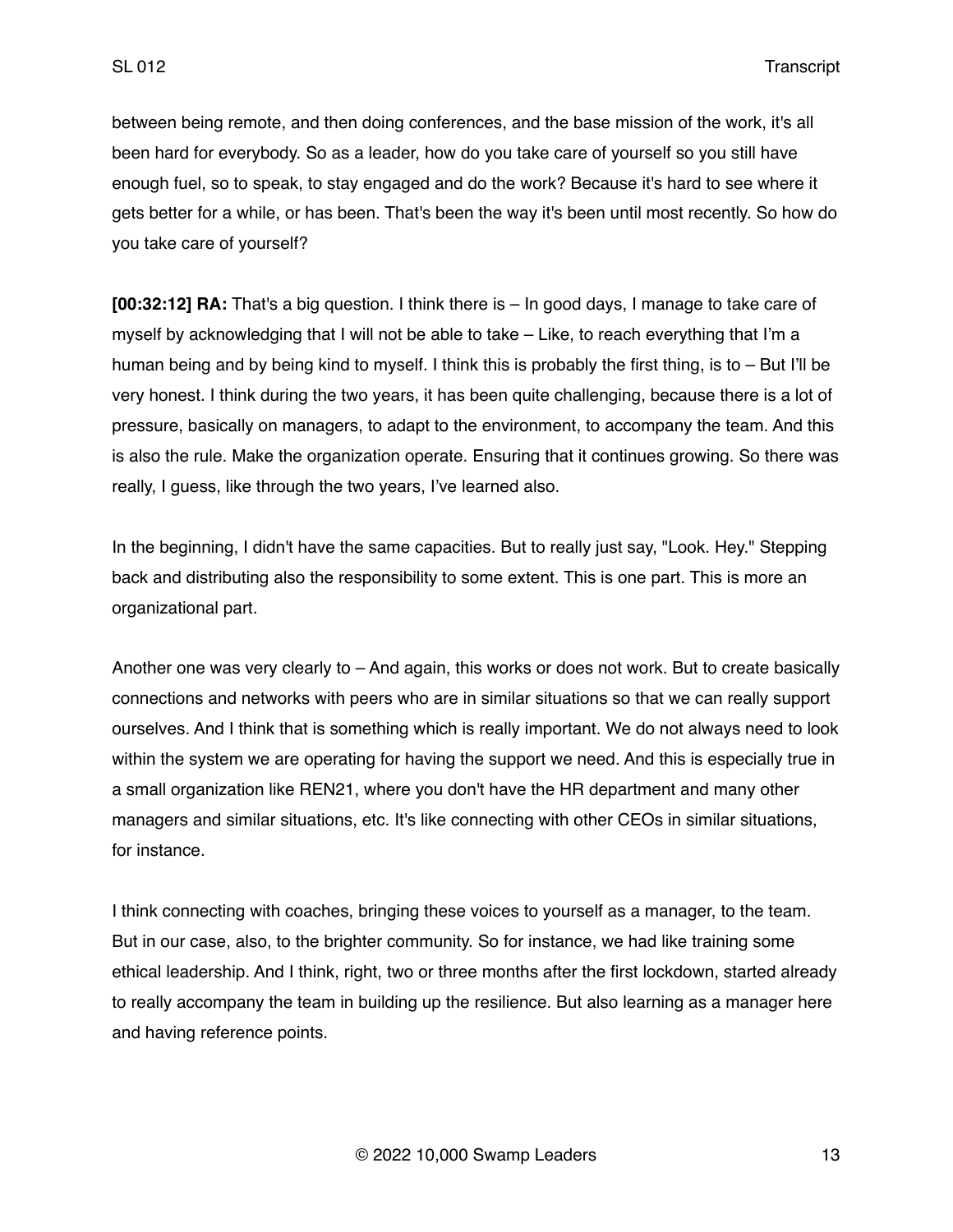I clearly worked with coaches in this period also. And then I guess the other part is – Yeah, also acknowledging that this has a major impact on ourselves as a leader and as a human being. So after one year of COVID, I realized that I was traveling normally all the time. I wasn't traveling anymore. I was all the time with my family, which was not the case. I really like them. But this was not our norm. I like human beings very much. And I like their connection with real human beings. And this has a major impact on myself. Managing team online, offline is a big difference.

And really stepping back and taking a break to just see like, "Wow! This does have an impact." And it's massive what we are asked to do, what our role is to do. And it's okay not to always manage everything. And today, I think after two years, there is another resilience also. So, for instance, I start my week with one-hour piano class and improvisation. You see, like, this sounds very small. But for me it's a huge achievement. I tried to take regular piano classes so many times. And so putting it at the beginning of the week means like I'm centering just – I'm just positioning myself.

Coming back to who we are to also be able to better listen in the company. I think this is probably – But I guess there are moments where it was better than others. That's also the reality.

**[00:36:10] RT:** Yeah. It's the speed of the response when you get knocked down, right? Because you know you're going to get knocked down.

**[00:36:17] RA:** Yeah, exactly. And you hope that it will not be all the time, right?

**[00:36:21] RT:** Okay. So we're not able to have this conversation completely without tending to the conditions of the world right now. And as was getting myself oriented for our conversation and watching all of the stuff that was going on around the sanctions and the issue of oil and all of those things, I thought your work is hard enough in the renewables. But I'm just curious now. As you sit here right now based on what you know now, and what the network knows now, and what you've been discussing, what's your view on the impact that this condition could have on the mission of society embracing renewables? Because I could make a case that there's consequences and there's opportunities because of this deal. But I don't know enough like you do. So what's your read on it right now?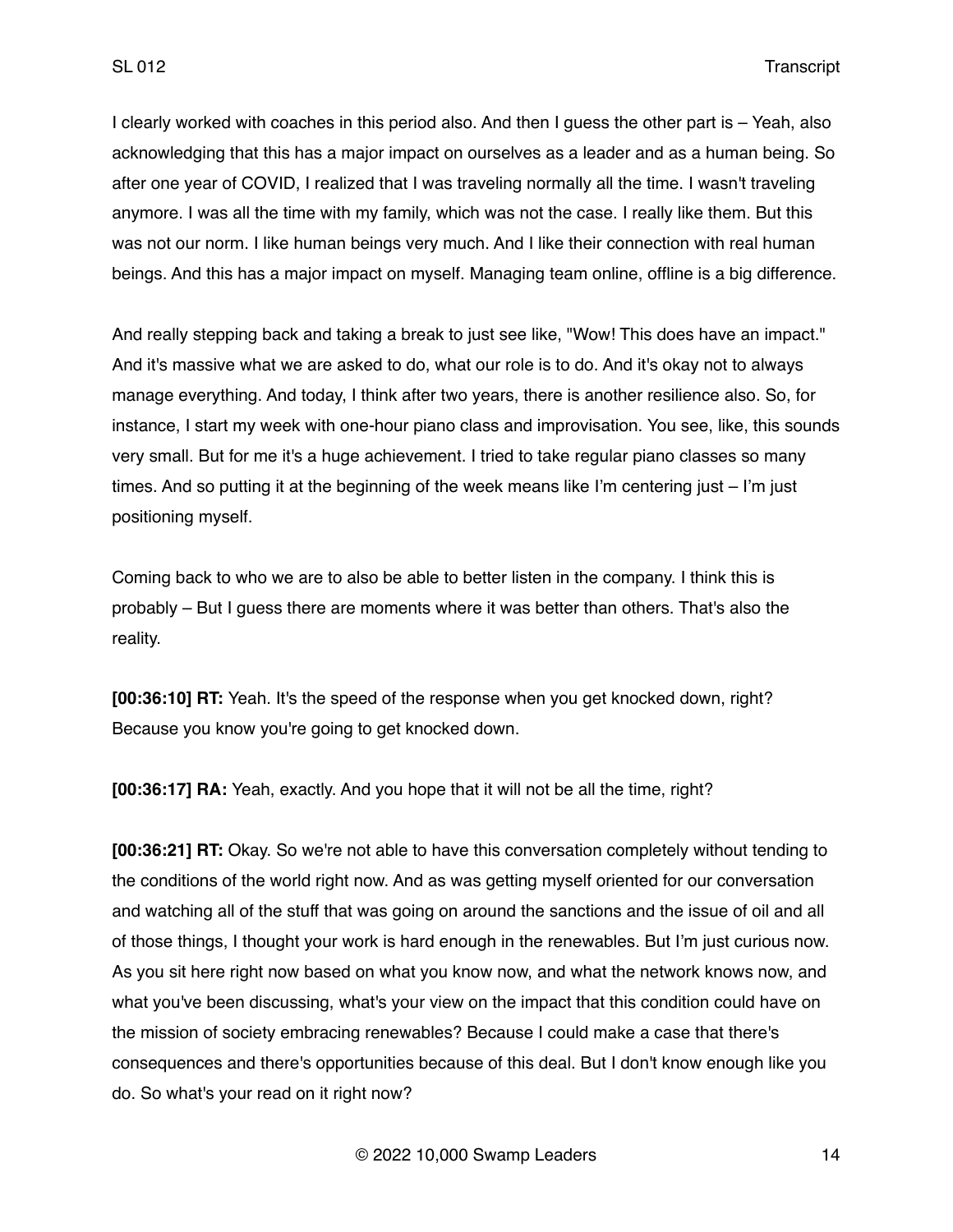**[00:37:05] RA:** But I would agree. There is consequences, negative consequences, and there are opportunities. And I think, to be honest, there is something – And maybe just for for the audiences, to reposition things. Why moving to renewable energy? There are many reasons for moving to renewable energy. And now we look at the situation in Russia, Ukraine and our dependence of fuels, that there is a climate change happening.

In many parts of the world, we have a real development issue. People even do not have access to basic energy. Energy is not sufficiently there to allow for a social and economic development of many economies in the world. So these big crises have already been there for many, many years. And it turns out that much comes down to – So when we're looking at the climate crisis, this is linked to our consumption of fossil fuel. 75% of the CO2 emissions that are responsible for climate change are linked to the fact that we are consuming fossil fuel. So all gas and co.

So, very clearly, renewable energy has here a key role to play. And what we have unfortunately seen, I think, over the last – So REN21 existed since 2005. But what we have seen over the last years is that there is a rising ambition in engaging in the deployment of renewable energy. So, from political. But that it's not going quick enough. And that targets are not enough. That it's really important today not to move to renewable energy only, but to move out of fossil fuel after fossil fuel dependence. And this was already the case for climate reasons and for development reasons.

Now, COVID has had created this whole opportunity of building back better, where there was a lot of hope, I guess, from renewable energy players side that this would be an opportunity to redirect basically government's investments. The reality is that, unfortunately, I think in some countries, this has really accelerated. It has created another ambition today, which is also shared by a variety of players and decision makers. But it's not going quick enough.

And why is it not going quite quick enough? It's not going quick enough because we have built a system since 150 years an economy power dynamic that is very much dependent on fossil fuel incomes, and fossil fuel decision makers, and the lobby which is there, etc.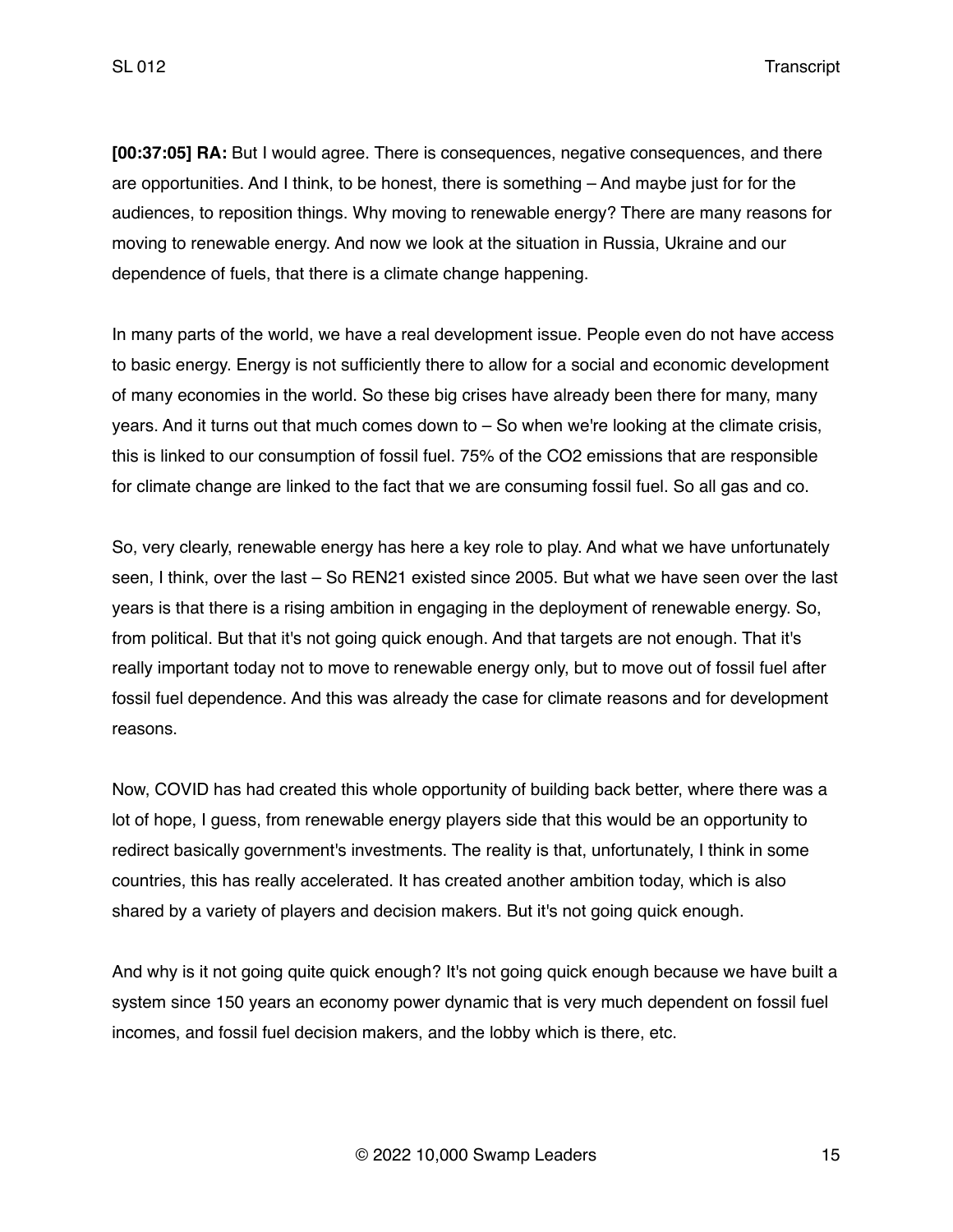And I guess this is now questioned very much by the situation we have, which is accentuated by the situation we have in Ukraine and the dependence we have on fossil fuel, especially from one country.

And so why opportunities? Because we can now clearly push for renewable energy not only for climate development reasons, which seem less tangible. Even though they are fully tangible for somebody who is flooded and somebody who cannot ensure his or her food supply or whatever. But it's still quite global and abstract and in the future from any plane.

Today, the energy price is basically going up everywhere in the world. The supply chains are interrupted everywhere in the world. We see how – We have energy security reasons. So a security on supply. But where there are also questions of energy sovereignty. And I think this creates an opportunity, because we can all see that renewable energy exists basically everywhere. So there is really an opportunity of creating a local energy supply and basically another – Reduce the dependence of a few players and have more players benefit basically from the energy system we are building up.

So I think this is a real opportunity. And since there is a cost issue today, we're even more in a situation that renewable energy is today at least cost option. Obviously, it raises real questions. And I think this goes beyond the energy part, which is how do we create basically the market reforms? How do we ensure that the technologies we are using on renewable energy are also being produced locally, regionally and not depend only from few suppliers? But also, how do we really build up a government that is a more fair and a more equitable governance? How do we ensure that whatever we build up today is not dominated by few powerful players who have the money? But it's really addressing also the views, the needs, the opportunities renewable energy creates, for instance, for many developing countries, for local communities, for cities to engage here?

So I think there is – We're speaking about massive opportunities here to address quite complex issues. And there is clearly a threat, which is an economic threat. The reality is moving away from fossil fuel to renewable energy clearly mean that we need to remove the subsidies on the fossil fuel side and redirect it. But it also means massive investment.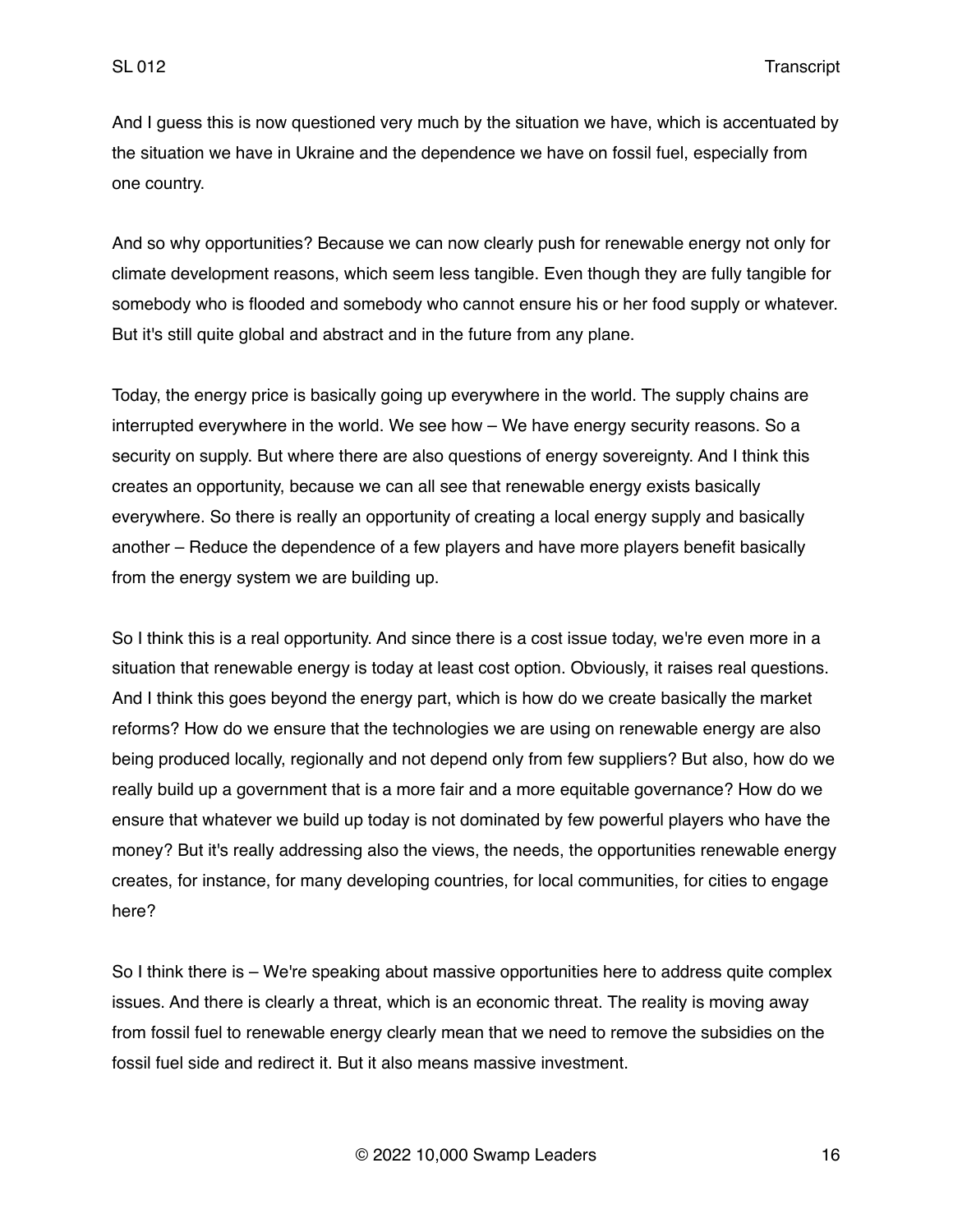And in a situation of war in security, economic pressure, inflation, etc., obviously, it is something which is quite challenging to mobilize the funding to make basically these changes also happen. And I think that's a major threat we see.

And then there is another one that there is also a pushback from, basically, fossil fuel players and lobbyists who indeed have also things to lose when we are moving away from the system to a new system. And I think there is a – That's a task also for players like REN21. How do we basically shape those transformations and also make sure that we are addressing the drivers, but also the draggers, and the players who are on both sides to also build something where we can have a joint basis? Not always an agreement. But I think there are real questions.

**[00:43:46] RT:** And it's complicated work, too. Because if you look at the players, their losses are not the same for each player. Meaning, that there's a challenge of actually understanding my loss, versus your loss, versus this entity's loss, and tailoring a way forward that meets and addresses not only that. But the opportunities that that individual player may gain might be different for another one. So it's time-consuming. It's complicated. It's messy.

**[00:44:15] RA:** Yes. But I think this is – Maybe just a compliment on it. That's also where we need real leadership, because there is not the easy answer to it. And I think this is where we also need on the government side, and when we're looking at the CEOs from companies, city mayors, etc., to really take a step forward to say, "Okay. This change needs to happen." And it will not be easy. And there are people who will lose. But all together, we will win. And I think this is really what we need today, and we probably need more. And I think in those times of insecurity, people are also looking for it more. They need it more.

**[00:45:03] RT:** Last question, or it's really not so much a question. It's your opportunity to advise. So we were talking before we started recording a little bit about my basis for this podcast. But my metaphor is there's people, younger people, behind us who are on the road and wanting to lead. They're not really sure the means in which to build their ability and capacity to lead. So I'd say this, but this is just how it is, as elders on the road.

**[00:45:35] RA:** Yes, I have gray hair.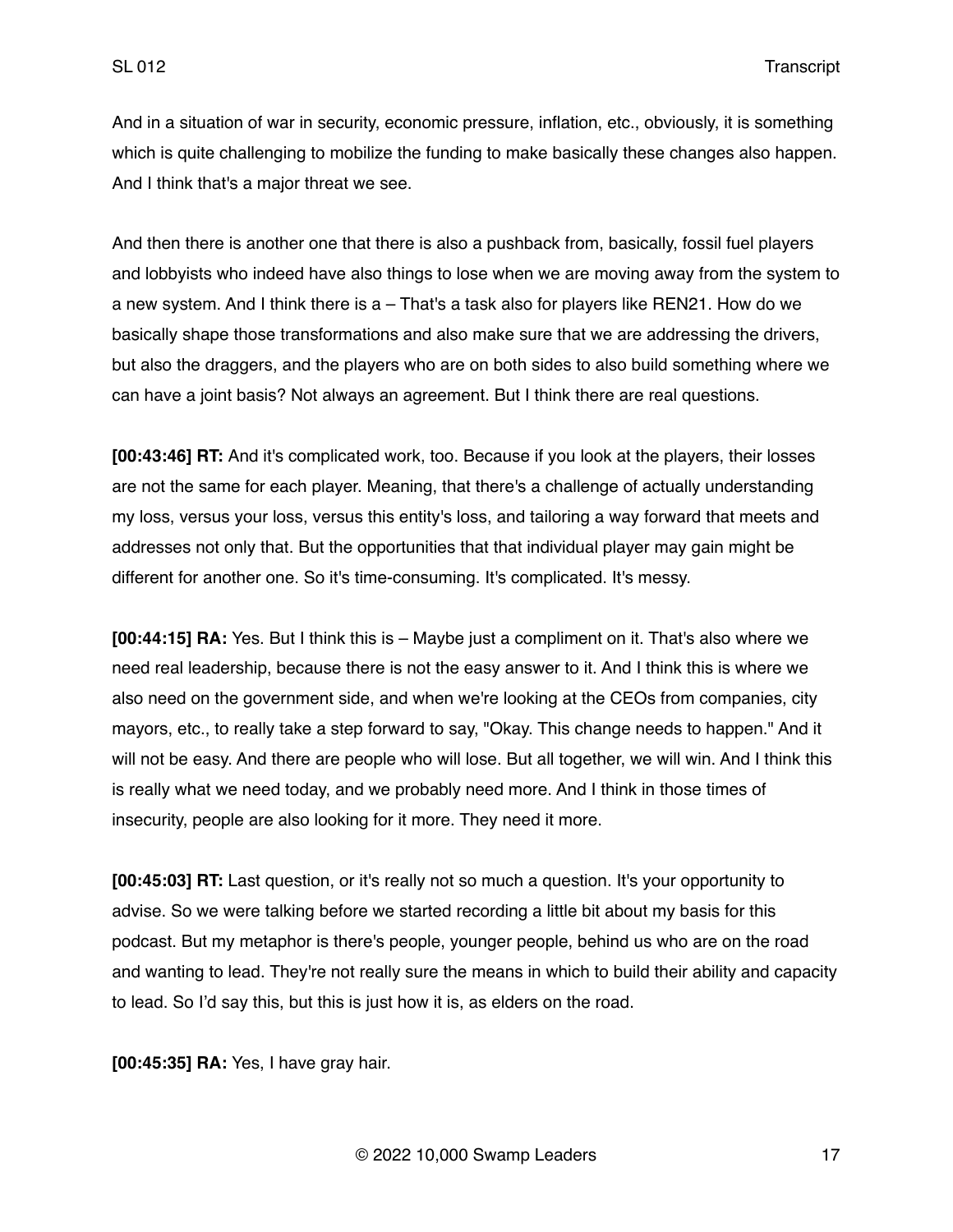**[00:45:38] RT:** Yes. What kind of advice do you have, wisdom? Let's put it this way, wisdom, about you could share with people back there that they could say, "I could use that. And that may save me some trial and tribulation because I paid attention to Rana." What do you have for them? And I know you've got a son in the house. So in a way, it's the same conversation, right? So what do you have for people that you think would be useful?

**[00:46:03] RA:** Breathe would be the first one.

**[00:46:06] RT:** Say more about breathing. We all breathe.

**[00:46:09] RA:** No, no. I'm going to say more about this. It's like keep the – You see, I spoke about my impatience. I think I have high expectations. I'm rather visionary. I feel like I like to move forward. But breathe to take out – To sometimes step back and take out the pace and reconnect to the speed of the environment, other players, the ecosystems. This means like creating another awareness on the fact that what is normal?

So I really had to learn this. What was normal for myself was not normal for others. And I have very much grown in this – I spoke about me being cultural hybrid, and the fact that this is the case. But it is a bit different when we need to learn it about ourselves.

So this self-awareness, I guess, is something which I would always say like is something interesting to at least take some time to give the space for self-awareness growing. And here, I really always think what helps very much is trying to force ourselves to not stay in our own comfort zone. And this is contributing to the self-awareness, that by pushing yourself out of your comfort zone, you also realize basically that what is normal for yourself is not normal for somebody else. And that, from this point of view, there's not only a bad intention, for instance. But there's just another way of looking at things. So I would really look into this.

And then the other part is, yeah, this tension I spoke about. I think is exploring the tension and learning to keep the tension and survive the tension as leaders I think is something really important. For doing this, I think it's fine just have good sounding boards, I would always say, because we are not able to carry everything in ourselves.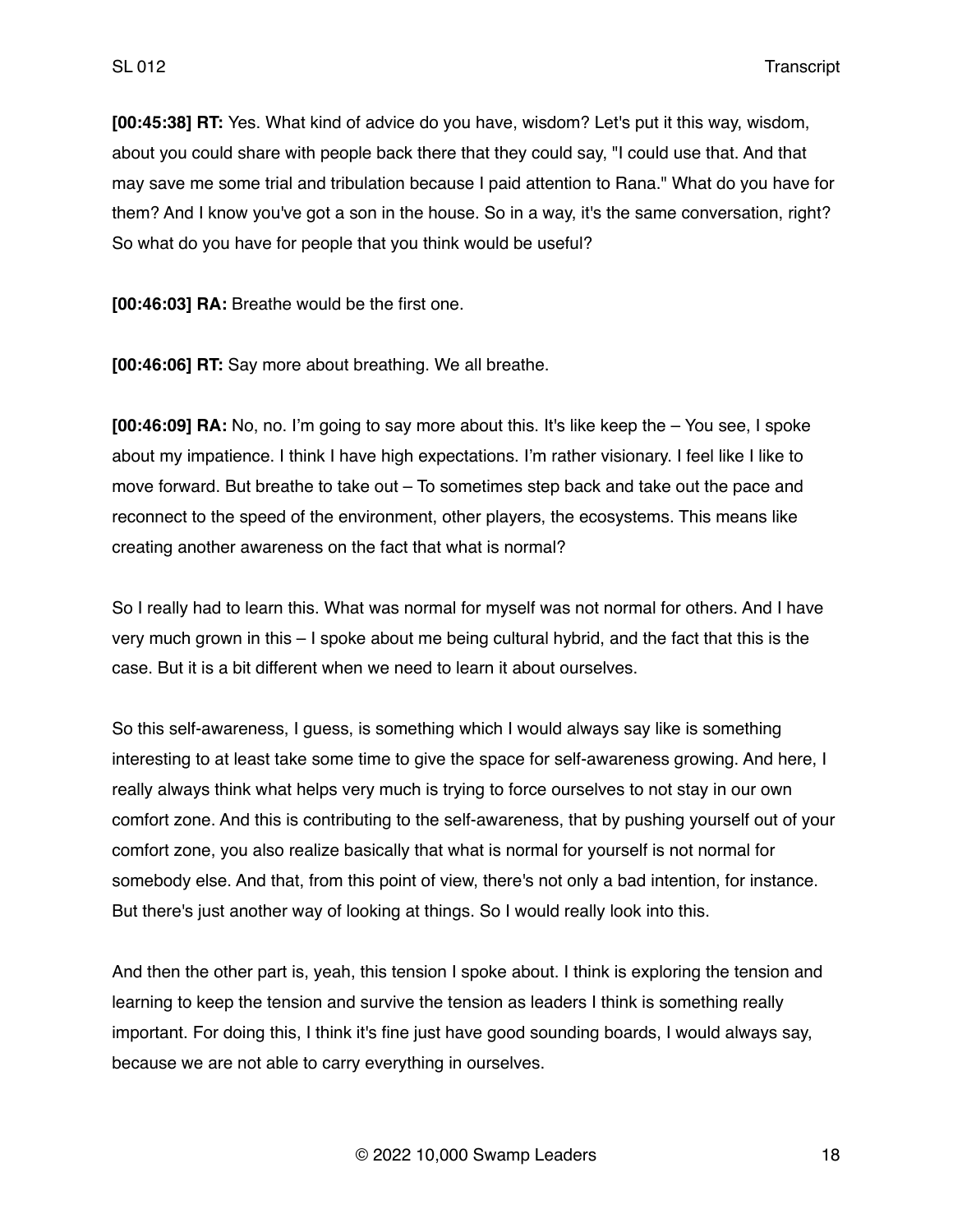And here, you spoke about my son, who is sitting on the sofa. I'll be very honest. I think that I have two kids, and my kids have clearly taught me to become a better human being, I must say, and probably also a better manager today than I would have been 10 years ago without kids. Because they are just a mirror to what we are. And they also force us to acknowledge our limitations.

I'll be honest. I was five, and I thought I could change the world. And I would still love to be able to change the world. But this is actually not very realistic. And I think that is something which is sometimes really tough to learn because – So we mentioned this before. When I look at the geopolitical crisis, this is exactly the reasons why I started working on renewable energy. And I feel like 30 years later, we are in this situation. It feels like very weird and sometimes depressing.

But the reality is that, yeah, keeping the spirit up that we are able to contribute to change. But also, being kind to ourselves, I guess, and facing our limitations. Because this allows us to be more humble with ourselves and others.

**[00:49:33] RT:** Okay. So we're at the end. I really, in some ways, thinking we could go on for a while here. But maybe there's a part two lurking out there after some time passes. So I want to thank you for making time to have this conversation. It's been great. Thank you for being on.

**[00:49:49] RA:** Yeah, thanks a lot, Rick.

**[00:49:50] RT:** Okay.

**[00:49:50] RA:** Thanks for the invitation. I really enjoyed it.

**[00:49:52] RT:** You're welcome. Bye-bye.

[OUTRO]

**[00:49:56] RT:** Thank you for listening to 10,000 Swamp Leaders with Rick Torseth. Please take this moment and hit subscribe to follow more leadership swamp conversations.

© 2022 10,000 Swamp Leaders 19